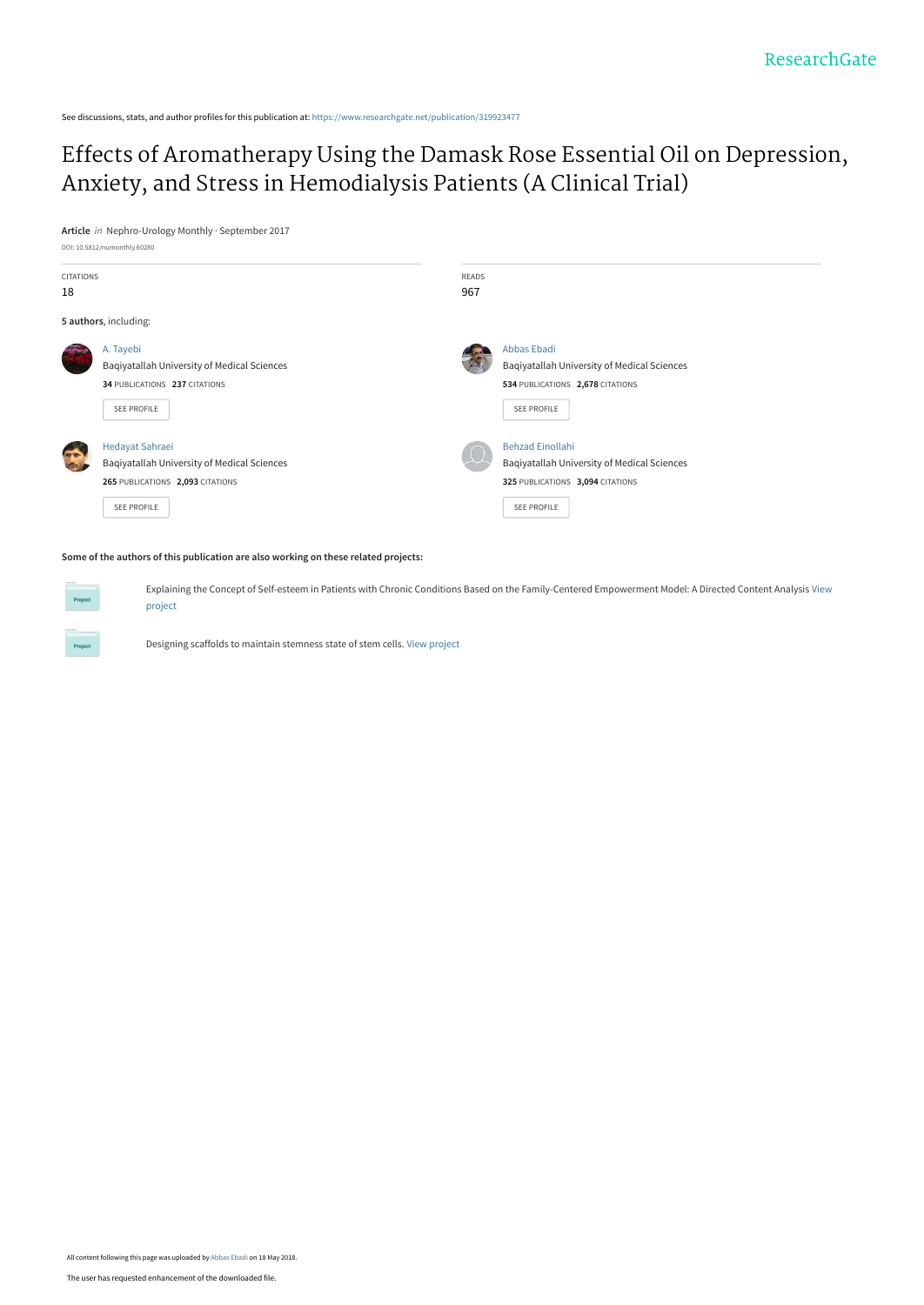Published online 2017 September 19.

**Research Article**

# Effects of Aromatherapy Using the Damask Rose Essential Oil on Depression, Anxiety, and Stress in Hemodialysis Patients: A Clinical Trial

## Alireza Kasra Dehkordi,<sup>1</sup> Ali Tayebi,<sup>2,\*</sup> Abbas Ebadi,<sup>3</sup> Hedayat Sahraei,<sup>4</sup> and Behzad Einollahi<sup>5</sup>

<sup>1</sup>MSc in Nursing, Nephrology and Urology Department, Baqiyatallah University of Medical Sciences, Tehran, IR Iran

2 PhD Student Nursing, Department of Medical Surgical Nursing, Baqiyatallah University of Medical Sciences, Tehran, IR Iran

<sup>3</sup>PhD Associate Professor, Behavioral Sciences Research Center and Faculty Nursing, Tehran, IR Iran

4 PhD Professor in Neuroscience, Neuroscience Research Center, Baqiyatallah University of Medical Sciences, Tehran, IR Iran

<sup>5</sup> PhD Professor in Nephrology, Nephrology and Urology Department, Baqiyatallah University of Medical Sciences, Tehran, IR Iran

\* *Corresponding author*: Ali Tayebi, Department of Medical Surgical Nursing, Baqiyatallah University of Medical Sciences, Tehran, Iran. Tel: +98-2122289941, Fax: +98-2126127237, E-mail: tayybi.ali@gmail.com

**Received** 2016 July 05; **Revised** 2016 September 21; **Accepted** 2017 July 09.

#### **Abstract**

**Background:** Depression, anxiety, and stress are very common among hemodialysis patients. The aim of this study was to investigate effects of aromatherapy using the damask rose oil on depression, anxiety, and stress in these patients.

**Methods:** In a clinical trial that was performed in 2015, 60 patients under hemodialysis treatment were randomly allocated to two groups of control and intervention each consisting of 30 subjects. The DASS21 scale was used to measure the rates of depression, anxiety, and stress before and four weeks after intervention. In the intervention group, the patients were asked to inhale the damask rose oil with a constant density of 2% from a piece of cloth smeared with three drops for an hour. In the control group, only the usual, standard care was applied.

**Results:** The comparison of the mean scores before and after the intervention in the two groups showed that after intervention, the depression, anxiety, and stress scores significantly decreased in the damask rose group ( $P \leq 0.05$ ).

**Conclusions:** Inhalation aromatherapy using the damask rose oil can decrease depression, anxiety, and stress in hemodialysis patients.

*Keywords:* Aromatherapy, Hemodialysis, Depression, Anxiety, Damask Rose Essential Oil

## **1. Background**

Anxiety and depression are among the initial disorders in end stage renal disease patients [\(1\)](#page-4-0). On the other hand, dialysis itself is a process causing stress and anxiety followed by several psychological problems [\(2,](#page-4-1) [3\)](#page-4-2). In such a way that in some studies, 63.9% of the hemodialysis patients suffer from anxiety, 60.5% from depression, and 51.7% from stress. In another study, the rates of depression and anxiety in patients dialyzed for more than 2.5 years were 62.8% and 83.8%, respectively  $(4, 5)$  $(4, 5)$  $(4, 5)$ . In Knuth's study, the prevalence of depression was reported 48% [\(6\)](#page-4-5).

Depression is an important factor in the reduction of treatment adherence. Depressed patients' refusal of cooperation in treatment increases their medical problems, endangers their health, and eventually leads to their early death [\(7\)](#page-4-6). Moreover, in these patients, many areas of life quality have displayed significant correlations with mental health. Reduction of mental health in hemodialysis patients affects their life quality and disturbs their operations in various respects [\(8\)](#page-4-7).

Moreover, anxiety prevents from adherence to proposed diets and treatments, and it has negative effects on self-care and treatment results. Patients with higher social support and lower anxiety levels enjoy higher levels of selfcare [\(9\)](#page-4-8). Therefore, maintenance of mental hygiene and control of anxiety and depression are of great importance in these patients.

Different non-pharmaceutical methods have been examined so far as complementary medicine to reduce anxiety and depression in diseases and different situations, which include massage therapy, physical exercises, dry needling and acupressure, music therapy, aromatherapy, yoga and tai chi, hypnosis, and prayer therapy [\(10](#page-4-9)[-18\)](#page-5-0).

Of these, aromatherapy as a plant therapy method is considered as one of the branches of alternative and

Copyright © 2017, Nephro-Urology Monthly. This is an open-access article distributed under the terms of the Creative Commons Attribution-NonCommercial 4.0 International License (http://creativecommons.org/licenses/by-nc/4.0/) which permits copy and redistribute the material just in noncommercial usages, provided the original work is properly cited.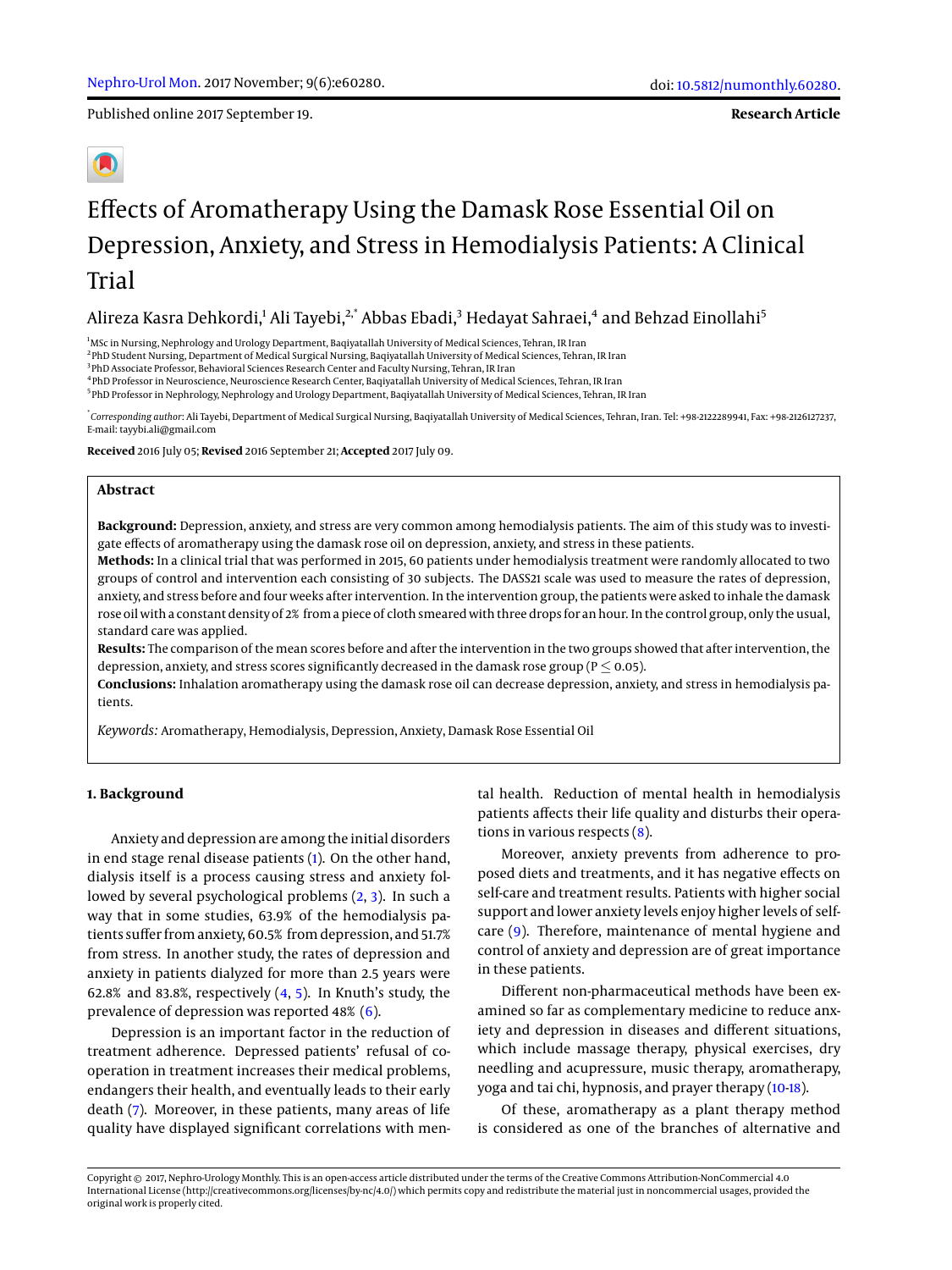complementary medicine. Investigation of the history of medicine demonstrates that old civilizations paid great attention to aromatic plants and applied them widely in various aspects of life, from religious ceremonies to treatment and cosmetic purposes [\(19\)](#page-5-1).

Aromatherapy denotes using essential oils extracted from plants and flowers for treatment of different diseases. These oils can be used via inhalation or bathing or during a massage. The most frequent form of using aromatherapy is via messages [\(20\)](#page-5-2). Studies performed demonstrate efficient anti-anxiety effects of the aromatherapy method, which has not accompanied by side effects [\(21,](#page-5-3) [22\)](#page-5-4).

Aromatherapy has been utilized in different fields such as pregnancy hygiene, pain relief, side effects of chemotherapy, skin and hair hygiene, wounds treatment, epileptic fit control, reduction of breathing problems, and reduction of anxiety and depression [\(23,](#page-5-5) [24\)](#page-5-6).

In a study performed on dialysis patients, inhalation of the orange oil has proven effective in reducing hemodialysis patients' anxiety without significant side effects [\(25\)](#page-5-7). In a study performed by Itai examining psychological effects of aromatherapy on hemodialysis patients, significant effects on the reduction of anxiety and depression rates were observed [\(26\)](#page-5-8). However, some studies have demonstrated that aromatherapy is not effective in long-term. The results of Wilkinson's study demonstrated that aromatherapy using the message method did not improve the anxiety symptoms 10 weeks after intervention, even though it had positive effects in the second week [\(27\)](#page-5-9). All methods of anxiety reduction have their own limitations despite their effectiveness. Of them, inhalation aromatherapy seems to have fewer limitations and higher applicability, and considering the specific conditions and limitations of hemodialysis patients, should it turn out to be effective, it can be utilized widely in treatment centers as a simple, low-cost method.

There are a few studies having examined inhalation aromatherapy specifically in hemodialysis patients. In addition, the effectiveness of aromatherapy in hemodialysis patients is controversial. On the other hand, not all of the studies performed confirm the effectiveness of this method, and in some studies, aromatherapy has not shown much effect. The present research was planned to examine the effects of aromatherapy on depression, anxiety, and stress in hemodialysis patients.

## **2. Methods**

This was a clinical trial conducted with two groups of control and intervention for two months between May and June 2014 on patients suffering from end stage renal disease (ESRD) undergoing treatment with maintenance

hemodialysis. The required sample size was calculated using Altman's nomogram considering type I error  $(\alpha)$  of 5%, type II error  $(\beta)$  of 10%, and power of 90% with the standard deviation of 2 calculated from Valipour et al.'s study [\(28\)](#page-5-10). The sample size required in this study was calculated as 30 people in each group with an attrition rate of 10%. The population under study included 60 patients undergoing hemodialysis treatment having entered the study from two dialysis centers in two hospitals in Tehran (Baqiyatallah and Shahid Chamran hospitals). The sampling method included random allocation to the two groups based on a draw. Here, the research environment of the two hospitals was divided based on even/odd days and morning/evening shifts, and then each day and shift was assigned to one of the groups under study based on the draw.

ESRD patients with following criteria were included in the study: being dialyzed three times a week on a regular basis, undergoing hemodialysis treatment for more than three months, being literate, not having allergy to aromatics, and not having proven problems with the sense of smell. Patients who missed more than three consecutive sessions during the intervention period, and those who have been undergoing treatment by a psychiatrist due to a mental disorder were excluded.

## *2.1. Ethical Considerations*

The research followed the tenets of the Declaration of Helsinki. The objectives of the research were explained to the patients and informed consent was obtained. All patients took part in this study voluntary. The research was approved by the ethics committee of Baqiyatallah University of Medical Sciences, Tehran. Iran.

#### *2.2. Measurement Tools and Method*

Personal information including age, gender, weight, marital status, previous dialysis, and education was collected using demographic questionnaires. Depression, anxiety, and stress levels were measured using the DASS21 scale. In the case of patients who needed help in filling out the questionnaire (such as those with vision problems), the questionnaire was read and the patients' responses were recorded with no judgments or changes.

The DASS-21 scale for depression, anxiety, and stress was developed in 1995 by Lovibond and Lovibond [\(29\)](#page-5-11). This scale comes in two versions. The short version contains 21 items evaluating each of the mental constructs including depression, anxiety, and stress using 7 different items. The long version contains 42 items, where each mental factor or construct is measured by 14 items. The validity and reliability of this tool have been proven in different studies including Iranian studies [\(30](#page-5-12)[-33\)](#page-5-13). In Iran, this questionnaire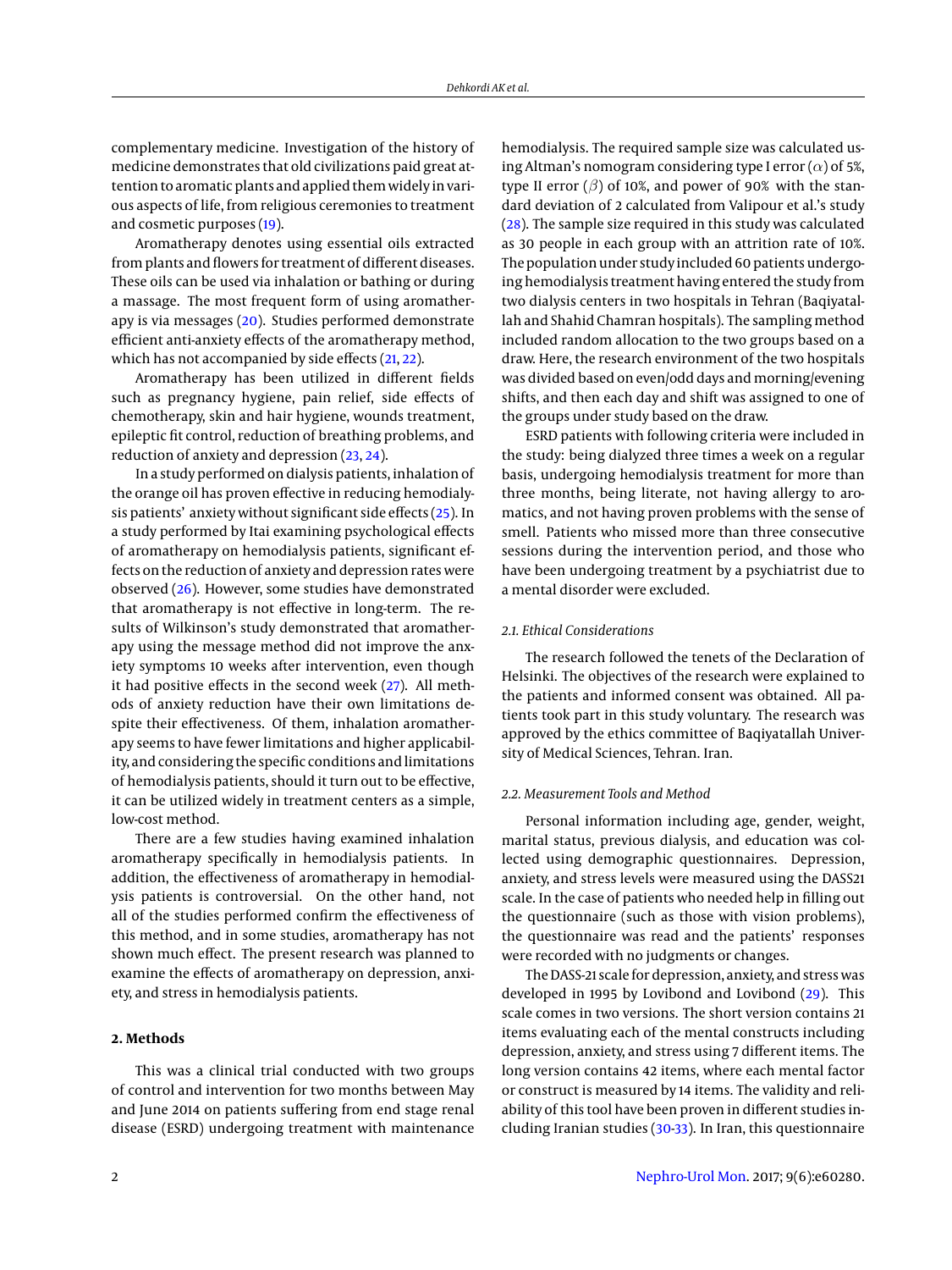was examined by Samani and Joukar, who reported the test-retest validity for the depression, anxiety, and stress scales as 0.80, 0.76, and 0.77, respectively, and Cronbach's alpha for the depression, anxiety, and stress scales as 0.81, 0.74, and 0.78, respectively [\(34\)](#page-5-14). Each of the subscales of DASS contains 7 questions, and the final score of each subscale is obtained by summing the scores of the relevant questions. Each question is scored from zero (not at all true about me) to 3 (completely true about me). The depression subscale includes questions 3, 5, 10, 13, 16, 17, and 21, the anxiety subscale includes questions 2, 4, 7, 9, 15, 19, and 20, and the stress subscale includes questions 1, 6, 8, 11, 12, 14, and 18.

#### *2.3. Interventions*

After collecting the initial information, the intervention began. Here, once the patient was connected to the dialysismachine, a piece of cloth smeared with three drops of the damask rose oil with a constant density of 2% was attached to the patient's collar, and the patient was asked to breathe normally. The intervention was decided to last an hour. In the control group, only the usual care was taken. After a month, the patients' depression, anxiety, and stress levels were measured again using the DASS21 scale.

#### *2.4. Statistical Tests*

After the data collection, the statistical calculations were performed using chi-square test and independent ttest in SPSS software version 20. P values less than 0.05 were considered statistically significant.

#### **3. Results**

In this study, 4 patients were excluded due to hospitalization in the intensive care unit, missing more than three sessions, and transfer to another center. Finally, 56 patients (28 in each group) completed the study. 36 (64.3%) participants were men, and 53 (94.6%) were married. The mean age of the control group was 58.2  $\pm$  12.6, and the mean age of the intervention group was 58.9  $\pm$  13.4, which were not statistically different. Our data showed that the distribution of the demographic variables in the two groups was homogeneous [\(Table 1\)](#page-3-0).

The DASS21 scale scores demonstrated high prevalence of depression, anxiety, and stress in the patients under study. After the intervention, a significant reduction was observed in the DASS scale scores of the damask rose group, while the scores of the control group did not show a significant difference. Moreover, among the three variables of depression, anxiety, and stress, the highest reduction was related to the variable stress, which showed a reduction of

<span id="page-3-0"></span>**Table 1.** Baseline Characteristics of Hemodialysis Patients in Intervention and Control Groups

| Parameter                | <b>Hemodialysis Groups</b> |          | <b>Chi-Square Test</b> |
|--------------------------|----------------------------|----------|------------------------|
|                          | <b>Damask Rose</b>         | Control  |                        |
| <b>Sex</b>               |                            |          | $P = 1.00$             |
| Male                     | 18(64.3)                   | 18(64.3) |                        |
| Female                   | 10(35.7)                   | 10(35.7) |                        |
| <b>Marital status</b>    |                            |          | $P = 0.55$             |
| Married                  | 26 (92.9)                  | 27(96.4) |                        |
| Single                   | 2(7.1)                     | 1(3.6)   |                        |
| previous dialysis, y     |                            |          | $P = 0.36$             |
| < 1                      | 6(21.4)                    | 12(42.9) |                        |
| $1 - 2$                  | 5(17.9)                    | 3(10.7)  |                        |
| $2 - 3$                  | 5(17.9)                    | 3(10.7)  |                        |
| > 3                      | 12(42.9)                   | 10(35.7) |                        |
| <b>Education</b>         |                            |          | $P = 0.14$             |
| Primary                  | 14(50)                     | 16(57.1) |                        |
| Secondary                | 8(28.6)                    | 2(7.1)   |                        |
| College or<br>university | 6(21.4)                    | 10(35.7) |                        |

5.7  $\pm$  4.9. Comparison of the mean scores of the DASS variables of the two groups before and after the intervention also showed a significant difference [\(Table 2\)](#page-3-1).

<span id="page-3-1"></span>**Table 2.** Changes in the DASS21 Scale Scores Before and After Intervention

| <b>Stage</b>                         | <b>Hemodialysis Groups</b> |                | <b>T</b> Test |  |
|--------------------------------------|----------------------------|----------------|---------------|--|
|                                      | Damask Rose                | Control        |               |  |
| <b>Before</b>                        |                            |                |               |  |
| Depression                           | $8.2 + 6.6$                | $7.4 \pm 6.9$  | $P = 0.63$    |  |
| Anxiety                              | $6.2 + 4.5$                | $8.1 + 6.2$    | $P = 0.21$    |  |
| <b>Stress</b>                        | $11.2 \pm 5.9$             | $9.6 \pm 6.5$  | $P = 0.34$    |  |
| After                                |                            |                |               |  |
| Depression                           | $5.1 + 4.5$                | $7.4 + 7.3$    | $P = 0.16$    |  |
| Anxiety                              | $3.1 \pm 3.8$              | $7.5 + 6.5$    | $P = 0.004$   |  |
| <b>Stress</b>                        | $5.5 + 4.6$                | $9.6 + 7.4$    | $P = 0.01$    |  |
| The differences between the<br>means |                            |                |               |  |
| Depression                           | $-3.1 \pm 4.2$             | $0.0 \pm 2.6$  | $P = 0.002$   |  |
| Anxiety                              | $-3.1 \pm 3.4$             | $-0.6 \pm 2.9$ | $P = 0.006$   |  |
| <b>Stress</b>                        | $-5.7 + 4.4$               | $0.0 + 3.9$    | $P = 0.000$   |  |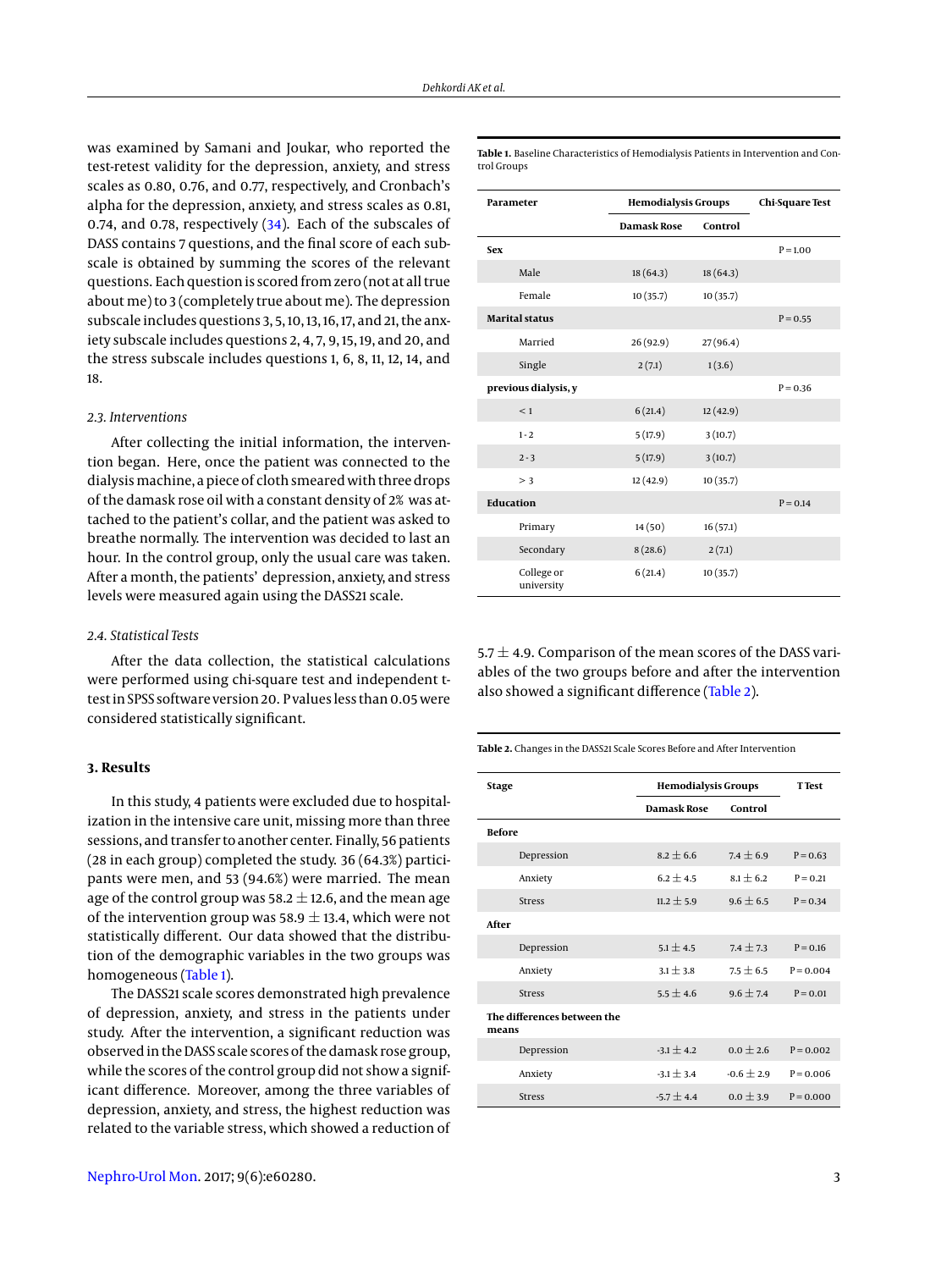## **4. Discussion**

The aim of this study was to examine the effects of inhalation aromatherapy using the damask rose essential oil on depression, anxiety, and stress in hemodialysis patients. Our data demonstrated that the differences between the mean depression, anxiety, and stress scores before and after intervention were significant in patients who inhaled the damask rose aroma, as compared to those of the control group. Of these, the variable stress showed the highest reduction. Moreover, comparison of the mean anxiety and stress raw scores showed a significant reduction in the damask rose group, but the depression raw score after the intervention did not statistically differ, although it decreased slightly. This appears logical and acceptable considering the nature and intensity of depression in hemodialysis patients and the lengthy treatment of depression. However, comparison of the differences between the mean scores of this variable before and after the intervention also demonstrated a significant difference.

Studies that have investigated the effects of inhalation aromatherapy on dialysis patients are limited. In a study by Kanani et al., effectiveness of the orange aroma in anxiety rates in hemodialysis patients was examined [\(25\)](#page-5-7). In this study, the patients' state anxiety rate decreased from 46.9  $\pm$  9.7 before intervention to 35.9  $\pm$  8.7 after intervention, which is in accordance with the results of our study.

Itai also examined the effects of inhalation aromatherapy on dialysis patients [\(26\)](#page-5-8). Only 14 women participated in his study utilizing Hamilton anxiety and stressmeasurement scales. He examined his sample in three conditions: ordinary environment, odorless environment (using deodorants), and environment containing lavender and hiba aromas, and concluded that using the aromatic conditions significantly reduced the patients' depression and anxiety.

Mirzaei also investigated effects of lavender oil inhalation on anxiety rate [\(35\)](#page-5-15) and reported results that are in accordance with our results.

The results of Graham's study are contrary to ours. He utilized inhalation aromatherapy on patients undergoing radiotherapy using lavender, bergamot, and cedarwood essential oils. He eventually found inhalation aromatherapy non-effective in reduction of anxiety and depression in patients undergoing radiotherapy [\(36\)](#page-5-16). Therefore, it is suggested that more studies be performed in this area with higher sample sizes and intervention periods.

#### *4.1. Conclusions*

The present study showed that depression, anxiety, and stress are very common among hemodialysis patients, and inhalation aromatherapy using the damask rose oil significantly reduces depression, anxiety, and stress rates in these patients.

## **Acknowledgments**

This article was extracted from a master's thesis at Baqiyatallah Nursery College. We hereby thank and appreciate the nephrology research center and neuroscience research center, which provided us with a part of the expenses of this research, and all of the dear patients who participated in this research.

## **Footnote**

## **Conflict of Interests:** None declared.

## **References**

- <span id="page-4-0"></span>1. Cukor D, Coplan J, Brown C, Peterson RA, Kimmel PL. Course of depression and anxiety diagnosis in patients treated with hemodialysis: a 16-month follow-up. *Clin J Am Soc Nephrol.* 2008;**3**(6):1752–8. doi: [10.2215/CJN.01120308.](http://dx.doi.org/10.2215/CJN.01120308) [PubMed: [18684897\]](http://www.ncbi.nlm.nih.gov/pubmed/18684897).
- <span id="page-4-1"></span>2. Zahirodin A, Samimi Ardestani M. Anxiety and dialysis [In Persian]. *KAUMS J (FEYZ).* 2001;**4**(4):95–8.
- <span id="page-4-2"></span>3. Tayebi A, Kasra Dehkordi A, Ebadi A, Sahraei H, Einollahi B. The effect of aromatherapy with lavender essential oil on depression, anxiety and stress in hemodialysis patients: A clinical trial. *Evid Based Care.* 2015;**5**(2):65–74. doi: [10.22038/ebcj.2015.4549.](http://dx.doi.org/10.22038/ebcj.2015.4549)
- <span id="page-4-3"></span>4. Ahmadzadeh G, Mehdi M. The prevalence of depression, anxiety and psychosis among hemodialysis patients in nour and Ali Asghar hospitals in Isfahan [In Persian]. *J Isfahan Med School.* 2012;**29**(162):1280–8.
- <span id="page-4-4"></span>5. Mollahadi M, Tayyebi A, Ebadi A, Daneshmandi M. Comparison between anxiety, depression and stress in hemodialysis and kidney transplantation patients [In Persian]. *Journal of Critical Care Nursing.* 2010;**2**(4):9–10.
- <span id="page-4-5"></span>6. Knuth B, Radtke V, Rocha P, da Silva KS, Dalsoglio F, Gazal M, et al. Prevalence of depression symptoms and serum levels of interleukin-6 in hemodialysis patients. *Psychiatry Clin Neurosci.* 2014;**68**(4):275–82. doi: [10.1111/pcn.12130.](http://dx.doi.org/10.1111/pcn.12130) [PubMed: [24372974\]](http://www.ncbi.nlm.nih.gov/pubmed/24372974).
- <span id="page-4-6"></span>7. Afshar R, Ghaedi G, Sanavi S, Davati A, Rajabpour A. Depression and related factors in patients undergoing conventional maintenance hemodialysis [In Persian]. *Daneshvar Med.* 2010;**17**(88):59–66.
- <span id="page-4-7"></span>8. Sharif F, Vedad F. The relationship between mental health and quality of life of hemodialysis patients referred to hospitals affiliated to Shiraz University of Medical Sciences [In Persian]. *Iran J Nurs.* 2007;**20**(51):61–9.
- <span id="page-4-8"></span>9. Mollaoglu M. Perceived social support, anxiety, and self-care among patients receiving hemodialysis. *Dial Transplant.* 2006;**35**(3):144–55. doi: [10.1002/dat.20002.](http://dx.doi.org/10.1002/dat.20002)
- <span id="page-4-9"></span>10. Kim MS, Cho KS, Woo H, Kim JH. Effects of hand massage on anxiety in cataract surgery using local anesthesia. *J Cataract Refract Surg.* 2001;**27**(6):884–90. doi: [10.1016/S0886-3350\(00\)00730-6.](http://dx.doi.org/10.1016/S0886-3350(00)00730-6) [PubMed: [11408136\]](http://www.ncbi.nlm.nih.gov/pubmed/11408136).
- 11. Kouidi E, Karagiannis V, Grekas D, Iakovides A, Kaprinis G, Tourkantonis A, et al. Depression, heart rate variability, and exercise training in dialysis patients. *Eur J Cardiovasc Prev Rehabil.* 2010;**17**(2):160–7. doi: [10.1097/HJR.0b013e32833188c4.](http://dx.doi.org/10.1097/HJR.0b013e32833188c4) [PubMed: [19745744\]](http://www.ncbi.nlm.nih.gov/pubmed/19745744).